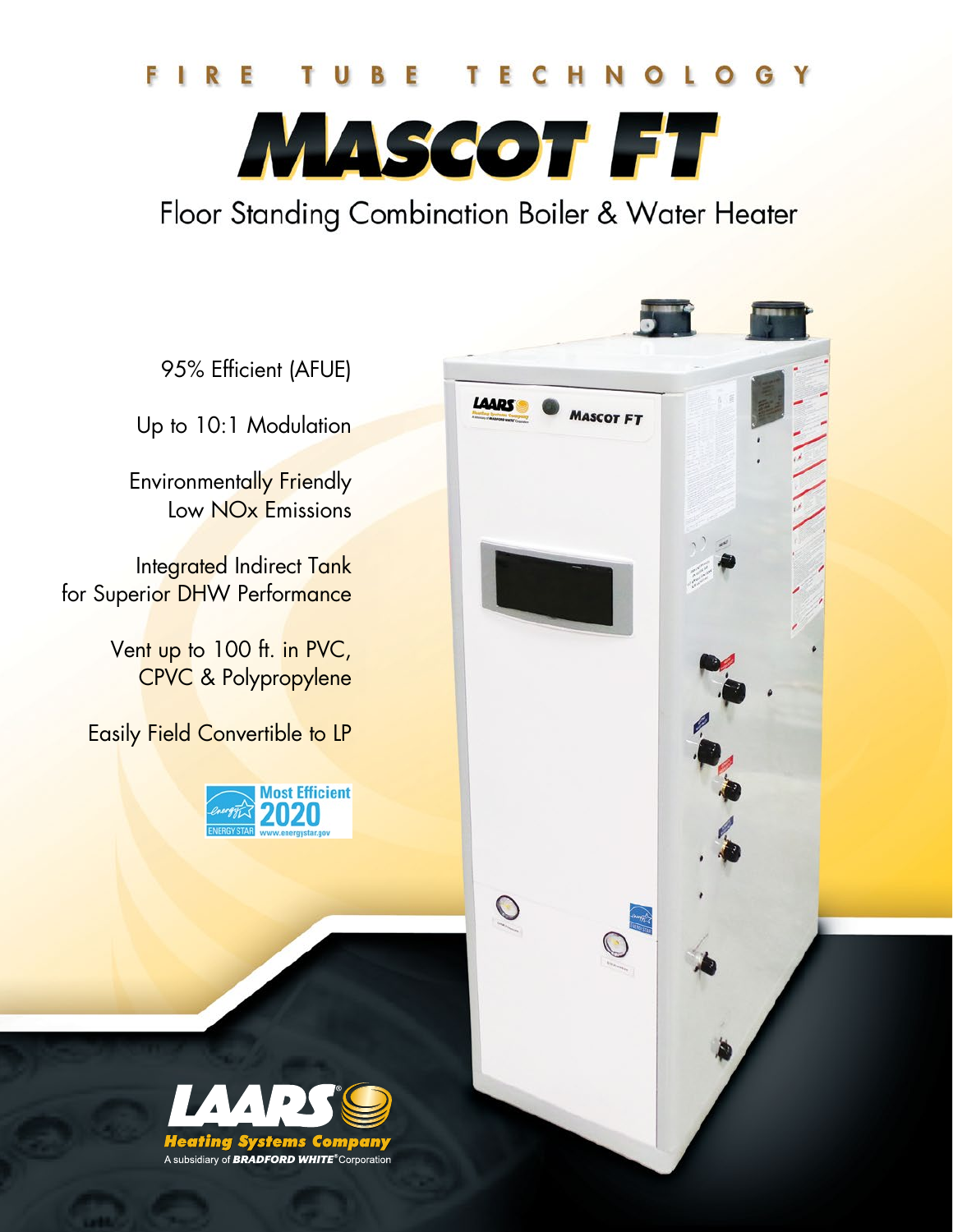# High Efficiency Fire Tube Combi Boiler

The Mascot FT is a combination ("Combi" - heating and domestic hot water) floor standing boiler packed with features. It easily satisfies the heating and hot water needs of the modern home.



Powering the Mascot FT is an advanced fire tube heat exchanger that uses the latest in heating tube technology. Our heat transfer tubes are constructed with an inner finned aluminum core and an outer corrosion–



resistant stainless steel sleeve. This combination results in a system that delivers a quick heating response, exceptional efficiency, and years of reliable service.

## Advanced Straightforward **Controls**

Every Mascot FT is equipped with the advanced Laars Integrated Control System

- Easy-to-use dial and push button input system with large backlit display
- **Functions are clearly displayed for quick** set-up and diagnostics
- **Quick access buttons for temperature** control and boiler status functions
- **Dutdoor reset feature for fuel savings**



## Saves You Money

Greatly reduces heating bills when compared to older, low-efficient boilers – up to 20% lower! Potentially saves thousands of dollars in heating bills over the life of the boiler.

- ▶ 95% efficiency (AFUE) equals lower fuel use
- **Dutdoor reset technology balances your** home's heating needs with the outside temperature
- Mascot FT modulates to a lower firing rate during cool days to reduce fuel use even further
- Rebate Eligible check federal, state, and local rebates for upfront savings!



#### Enough Hot Water for Everyone

The Laars Mascot FT uses a condensing heat exchanger and integrated indirect tank design that combines the best of space and domestic water heating into one compact system. The indirect tank

is kept charged with three gallons of hot water, always on standby to ensure that you have ample hot water available as fast as possible.

When the stored hot water begins to be used by your faucet, shower, etc., the boiler fires and immediately begins to produce more hot water.

The indirect tank makes sure you have an abundance of hot water quickly and the boiler makes sure you never run out of hot water for as long as you need it!

The best of both worlds! Hot water fast and an endless supply – never run out again.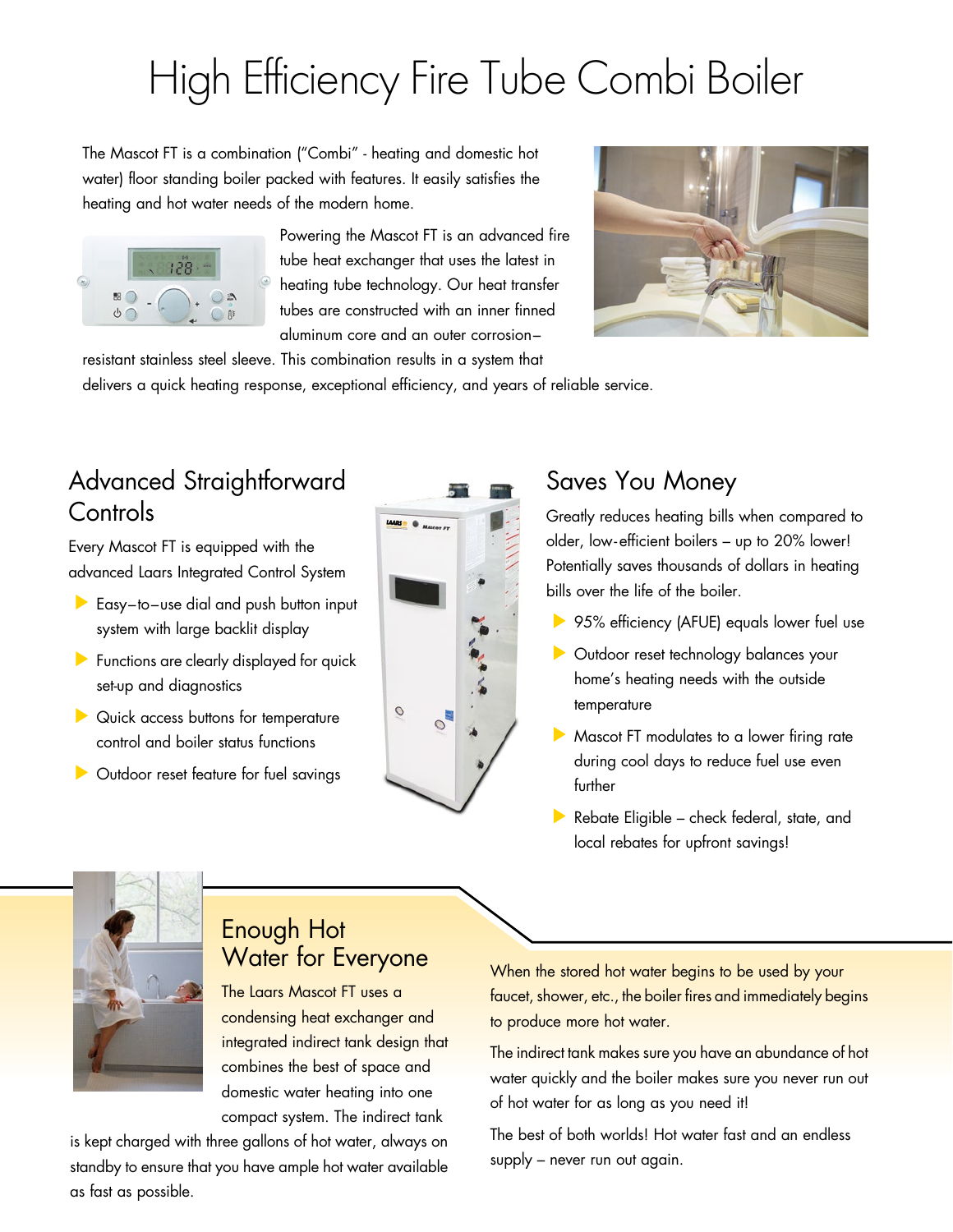## Reliable & Innovative Design





### Laars Mascot FT Domestic Hot Water Advantage:

By combining both storage and recovery capacity, the Mascot FT Domestic Hot Water heat exchanger bridges the comfort gap between instantaneous and tank-type water heating equipment.

- Provides immediate response to demand
- Hot boiler water inside the tank provides immediate recovery
- Heated in a coiled, corrugated stainless tube contained in a heavily-insulated stainless tank
- Inside the tank,  $158^\circ$ F boiler water surrounds the domestic hot water coil
- Contains approximately three gallons of storage